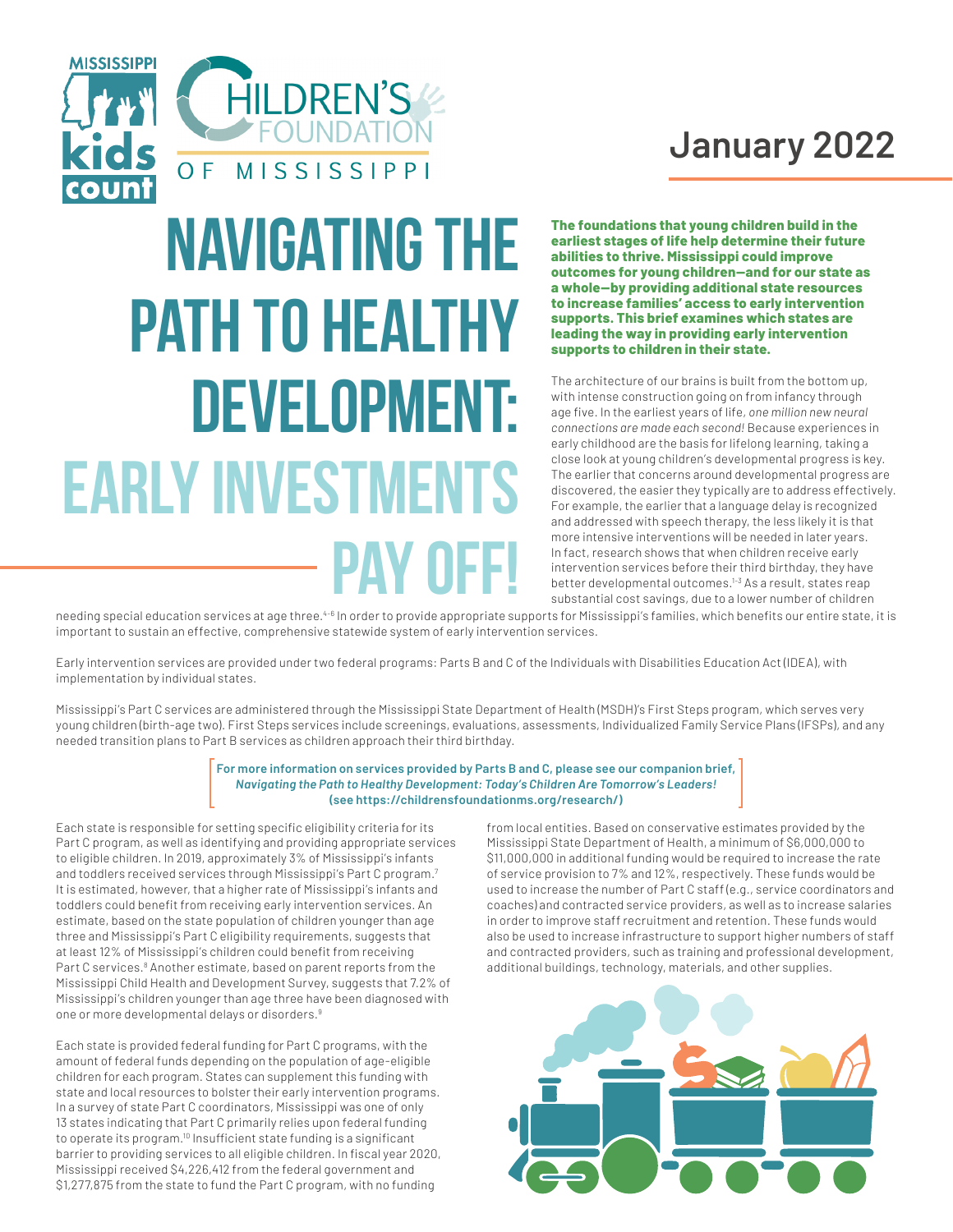*As shown in the map below, Mississippi's current rate of age-eligible children enrolled in Part C services is among the lowest in the nation, at 3.2%.7 These low levels of enrollment may indicate that some vulnerable populations at higher risk of developmental delays are being overlooked in referrals to Part C. For example, research shows that children involved in the child welfare system are at increased risk of developmental delays. While nine states refer 100% of eligible children who have experienced substantiated maltreatment to Part C agencies, in 2019, 45.2% of Mississippi's children who experienced substantiated maltreatment were referred to Part C. 11*

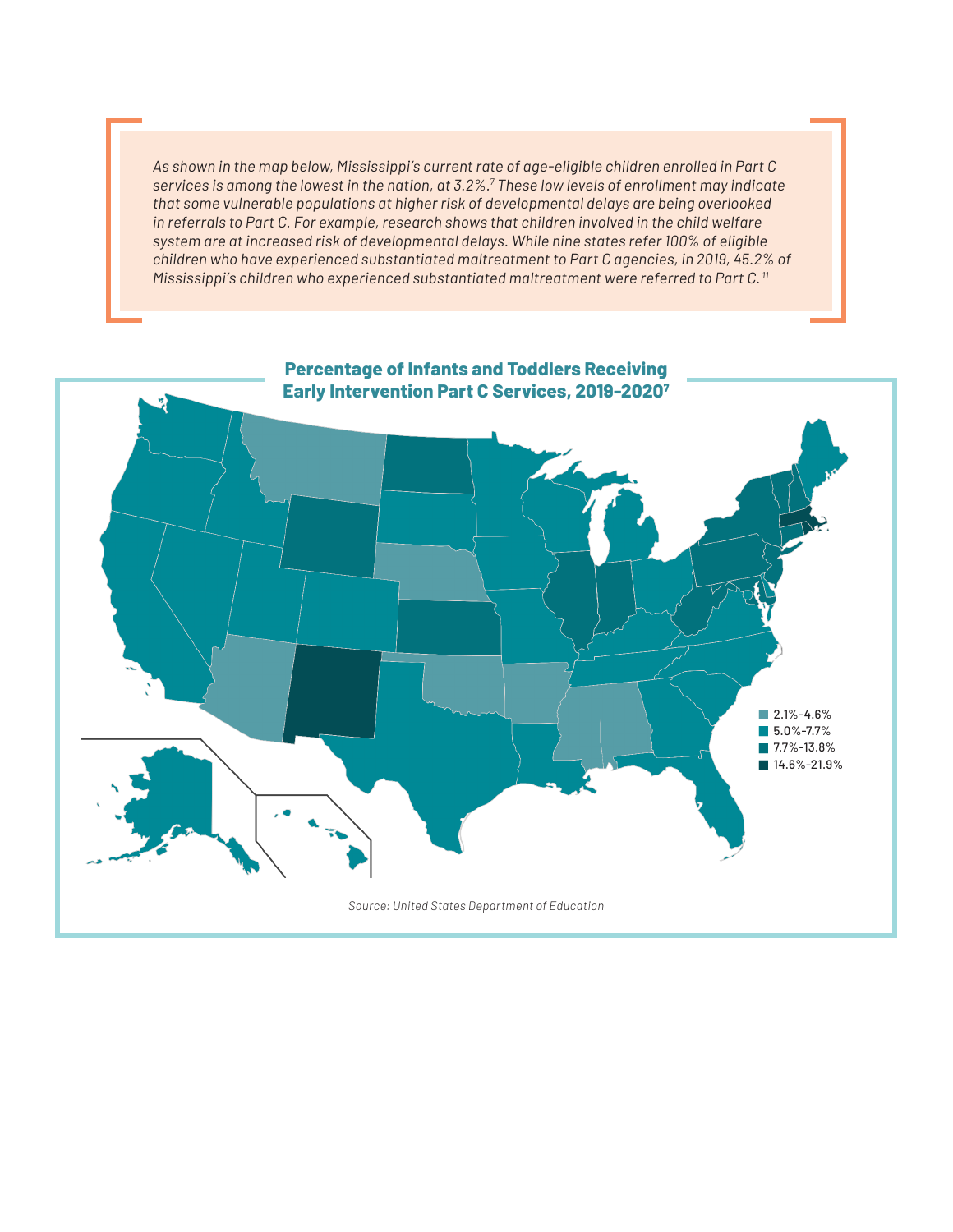As shown in the table below, Mississippi has the fourth lowest rate of Part C enrollment in the nation. All ten states with the highest Part C enrollment receive more than half of their funding from the state, while several of the ten states with the lowest Part C enrollment rates, including Mississippi, receive less than half of their funds from the state. In fact, in Mississippi, less than a quarter of the program's funding comes from the state, a far lower share than most other states, even those with lower percentages of children enrolled in Part C. In order to increase the rate of Mississippi's infants and toddlers who receive early intervention services, additional state funding must be invested in the early intervention program.

While Medicaid is one of the primary sources of funding for early intervention services, states implement various approaches in utilizing Medicaid funding to support their Part C programs. Three of the states with the top ten highest Part C enrollment (MA, RI, and CT) also have close partnerships between their Medicaid and Part C programs, which have resulted in increased Part C enrollment.4

On average, states with the highest Part C enrollment rates have higher rates of developmental screening and lower rates of young children living in poverty. These states also have more policies in place that support positive family outcomes, such as state Earned Income Tax Credits and Medicaid expansion. There are examples of states with the highest Part C enrollment rates with similar challenges to Mississippi, such as the percentage of young children living in poverty, like New Mexico and West Virginia; each of these states, however, has a much larger state funding contribution than Mississippi. New Mexico's 2020 state contribution was approximately \$26 million (90% of total allocation), compared to Mississippi's \$1.2 million (23% of total allocation).

| <b>Percentage of</b><br><b>Children Receiving</b><br>Part C Services <sup>7</sup> |       | Percentage of<br><b>Program Funds Children</b><br>from State,<br>FY2020 <sup>10</sup> | <b>Serves</b><br>at Risk<br>of Delay <sup>7</sup> | <b>Developmental</b><br><b>Screening Rate</b><br>$(9-35$ Mos $)^{12}$ | Young<br><b>Children in</b><br>Poverty <sup>13</sup> | <b>State</b><br><b>Earned</b><br><b>Income Tax</b><br>Credit <sup>14</sup> | <b>State</b><br><b>Medicaid</b><br>Expansion <sup>15</sup> |
|-----------------------------------------------------------------------------------|-------|---------------------------------------------------------------------------------------|---------------------------------------------------|-----------------------------------------------------------------------|------------------------------------------------------|----------------------------------------------------------------------------|------------------------------------------------------------|
| <b>Lowest 10</b>                                                                  |       |                                                                                       |                                                   |                                                                       |                                                      |                                                                            |                                                            |
| <b>Arkansas</b>                                                                   | 2.1%  | $\ast$                                                                                | <b>No</b>                                         | 25.9%                                                                 | 26%                                                  | <b>No</b>                                                                  | <b>Yes</b>                                                 |
| Oklahoma                                                                          | 3.0%  | 70.9%                                                                                 | <b>No</b>                                         | 26.2%                                                                 | 22%                                                  | No                                                                         | <b>Yes</b>                                                 |
| <b>Montana</b>                                                                    | 3.1%  | 52.1%                                                                                 | <b>No</b>                                         | 34.4%                                                                 | 15%                                                  | <b>No</b>                                                                  | <b>Yes</b>                                                 |
| <b>Mississippi</b>                                                                | 3.2%  | 23.2%                                                                                 | <b>No</b>                                         | 31.5%                                                                 | 31%                                                  | No                                                                         | <b>No</b>                                                  |
| Alabama                                                                           | 4.4%  | 65.9%                                                                                 | No                                                | 33.3%                                                                 | 24%                                                  | <b>No</b>                                                                  | <b>No</b>                                                  |
| <b>Nebraska</b>                                                                   | 4.6%  | 0.0%                                                                                  | <b>No</b>                                         | 30.2%                                                                 | 15%                                                  | <b>Yes</b>                                                                 | <b>No</b>                                                  |
| <b>Arizona</b>                                                                    | 4.6%  | 59.8%                                                                                 | <b>No</b>                                         | 24.9%                                                                 | 21%                                                  | <b>No</b>                                                                  | <b>Yes</b>                                                 |
| Georgia                                                                           | 5.0%  | 40.8%                                                                                 | <b>No</b>                                         | 26.4%                                                                 | 20%                                                  | No                                                                         | <b>No</b>                                                  |
| <b>Texas</b>                                                                      | 5.3%  | 49.8%                                                                                 | No.                                               | 47.5%                                                                 | 21%                                                  | No                                                                         | No                                                         |
| <b>Florida</b>                                                                    | 5.3%  | 66.2%                                                                                 | <b>Yes</b>                                        | 27.8%                                                                 | 20%                                                  | <b>No</b>                                                                  | <b>No</b>                                                  |
| <b>Highest 10</b>                                                                 |       |                                                                                       |                                                   |                                                                       |                                                      |                                                                            |                                                            |
| <b>New Mexico</b>                                                                 | 21.9% | 90.2%                                                                                 | <b>Yes</b>                                        | 45.6%                                                                 | 28%                                                  | <b>Yes</b>                                                                 | <b>Yes</b>                                                 |
| <b>Massachusetts</b>                                                              | 20.1% | 80.4%                                                                                 | <b>Yes</b>                                        | 52.3%                                                                 | 12%                                                  | <b>Yes</b>                                                                 | <b>Yes</b>                                                 |
| Rhode Island                                                                      | 14.6% | 76.0%                                                                                 | <b>No</b>                                         | 50.8%                                                                 | 16%                                                  | <b>Yes</b>                                                                 | <b>Yes</b>                                                 |
| <b>West Virginia</b>                                                              | 13.8% | 78.2%                                                                                 | <b>Yes</b>                                        | $42.0\%$                                                              | 22%                                                  | <b>No</b>                                                                  | <b>Yes</b>                                                 |
| <b>New Hampshire</b>                                                              | 12.9% | 74.1%                                                                                 | <b>Yes</b>                                        | 33.0%                                                                 | 7%                                                   | <b>No</b>                                                                  | <b>Yes</b>                                                 |
| Vermont                                                                           | 12.5% | $\ast$                                                                                | <b>No</b>                                         | 51.8%                                                                 | 11%                                                  | <b>Yes</b>                                                                 | <b>Yes</b>                                                 |
| Pennsylvania                                                                      | 10.9% | 92.0%                                                                                 | <b>No</b>                                         | 35.3%                                                                 | 17%                                                  | <b>No</b>                                                                  | <b>Yes</b>                                                 |
| <b>Connecticut</b>                                                                | 10.7% | 85.0%                                                                                 | No                                                | 49.0%                                                                 | 15%                                                  | <b>Yes</b>                                                                 | <b>Yes</b>                                                 |
| Indiana                                                                           | 10.7% | 66.0%                                                                                 | <b>No</b>                                         | 26.1%                                                                 | 17%                                                  | No                                                                         | Yes                                                        |
| Wyoming                                                                           | 10.2% | 77.4%                                                                                 | <b>No</b>                                         | 39.4%                                                                 | 15%                                                  | No                                                                         | <b>No</b>                                                  |
| *Data not available                                                               |       |                                                                                       |                                                   |                                                                       |                                                      |                                                                            |                                                            |

### **States with 10 Lowest and Highest Percentages of Children Receiving Part C Services**